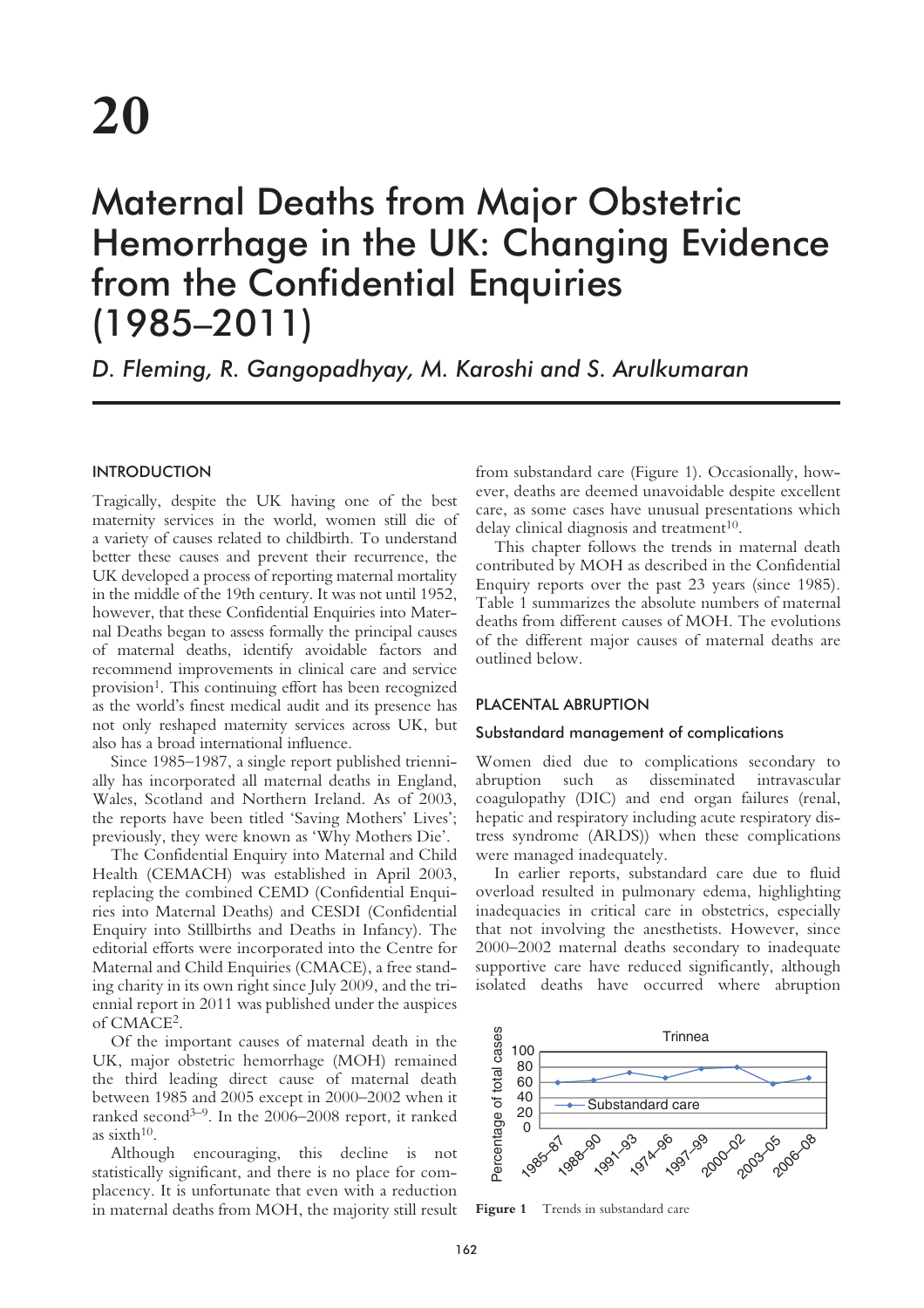Table 1 Direct deaths by type of obstetric hemorrhage and mortality rate UK: 1985–2008

| Triennium     | Causes of maternal deaths from MOH |                  |            |                            |       |                                      |  |
|---------------|------------------------------------|------------------|------------|----------------------------|-------|--------------------------------------|--|
|               | Placental Placenta<br>abruption    | previa           | <b>PPH</b> | Genital<br>tract<br>trauma | Total | Rate (per<br>100,000<br>maternities) |  |
| 1985-1987     | 4                                  | $\left( \right)$ | 6          | 6                          | 16    | 0.71                                 |  |
| 1988-1990     | 6                                  | 5                | 11         | 3                          | 25    | 1.06                                 |  |
| 1991-1993     | 3                                  | 4                | 8          | 4                          | 19    | 0.82                                 |  |
| 1994-1996     | $\overline{4}$                     | 3                | 5          | 5                          | 17    | 0.77                                 |  |
| 1997-1999     | 3                                  | 3                | 1          | $\mathfrak{D}$             | 9     | 0.42                                 |  |
| $2000 - 2002$ | 3                                  | 4                | 10         |                            | 18    | 0.90                                 |  |
| $2003 - 2005$ | $\overline{c}$                     | 3                | 9          | 3                          | 17    | 0.80                                 |  |
| 2006-2008     | $\mathfrak{D}$                     | $\mathfrak{D}$   | 5          | 0                          | 9     | 0.39                                 |  |

MOH, major obstetric hemorrhage

was complicated with amniotic fluid embolism  $(2000-2002)$ .

Substandard care occurred in one case (1991–1993) after cesarean section for abruption when the patient developed bowel perforation secondary to active ulcerative colitis that was managed inappropriately by not involving surgeons at an early stage5.

## Complex clinical scenarios

Challenging cases included management of intrauterine fetal death in women with previous uterine scars where differentiation between scar dehiscence and abruption delayed onset of appropriate treatment.

## Other contributory factors

In the 1997–1999 report, a maternal death was considered unavoidable in a case of placental abruption where contributory factors (domestic violence and pulmonary hypertension) were present<sup>6</sup>. Such occurrences are rare and no further fatal outcomes of a similar nature have been reported to date.

# PLACENTA PREVIA

## Lack of consultant involvement

In late 1980s and early 1990s, a common cause of the provision of substandard care was the undertaking of a cesarean section for placenta previa by inexperienced obstetric registrars and, in a few instances, by inexperienced anesthetists. These conditions were accompanied by poor postoperative care and monitoring which led to delays in detecting intraperitoneal hemorrhage. Since 2000–2002, however, consultant (anesthetist and obstetrician) involvement in the management of placenta previa, especially in elective case therapy, has improved<sup>8</sup>.

## Inadequate diagnosis of placenta previa/accreta

The 1991–1993 report highlighted that less than optimal quality ultrasound scans could miss detection of low-lying placenta, especially in cases where the pelvic

anatomy was distorted. This led to many unexpected findings of placenta previa/accreta during emergency cesarean sections which were followed by MOH and maternal mortality<sup>5</sup>.

Thereafter, subsequent recommendations emphasized the importance of confirming placental location in all cases, especially in women with previous uterine scars (cesarean section, myomectomy, uterine surgery). Later reports showed significant improvement in assessing placental location and in the diagnosis of morbidly adherent placenta.

#### Management of morbidly adherent placenta

The problem of placenta previa/accreta appears to be increasing, perhaps reflecting the increasing number of operative births. One key recommendation is to ensure that all women with previous cesarean sections undergo placental localization with ultrasound. Additional investigations are warranted using transabdominal and transvaginal probes and magnetic resonance imaging (MRI) if persisting anterior placenta previa is found. Although this is a standard practice in most UK units, it is not followed universally<sup>9</sup>. Despite excellent preoperative planning and management in placenta accreta/percreta, women still die from MOH and surgical complications as optimum management is still not uniform and often patients receive operations that may not be optimal for the site of the placental invasion (see Chapters by Palacios at the beginning of the book).

## Failure to admit women with placenta previa at term

The 1994–1996 report<sup>6</sup> highlighted the importance of admitting women with placenta previa at term, especially in the presence of vaginal bleeding. Lessons were learnt and there were no further maternal deaths from this factor.

## POSTPARTUM HEMORRHAGE

Deaths from PPH continue to outnumber those from antepartum hemorrhage.

#### Cesarean section (intra- and postoperative)

#### *Lack of surgical competency*

Inadequate primary hemostasis during cesarean section, followed by massive postoperative intraperitoneal hemorrhage, has been a constant and important cause of maternal mortality in most reports.

Inexperience of the trainees was highlighted since the 1994–1996 reports, whereby inexperienced trainees performed complex cesarean sections without adequate supervision leading to catastrophic complications in the immediate postoperative period. Although this may have been due to the introduction of a new training structure for the junior obstetric trainees, the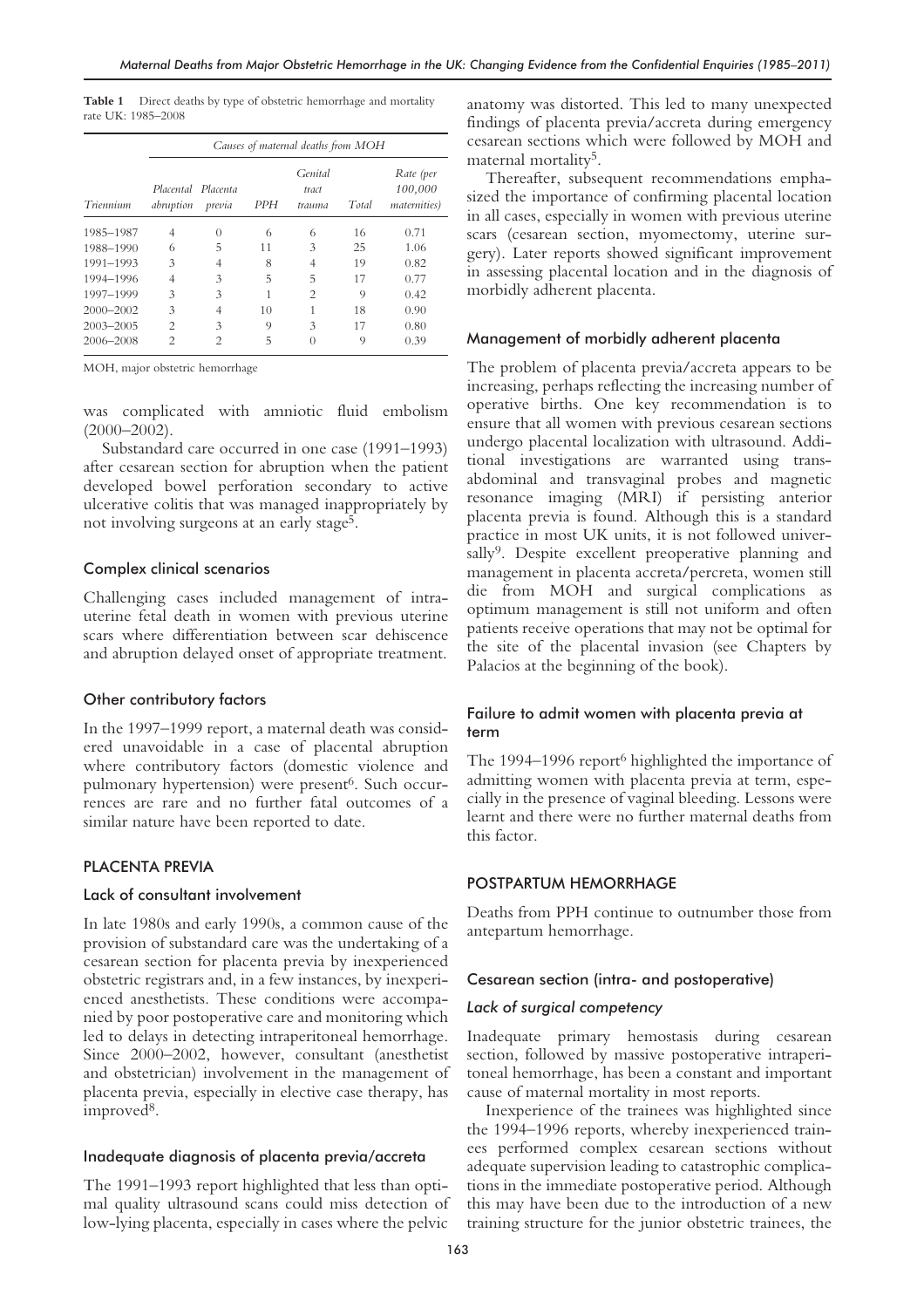involvement of more senior and experienced consultant obstetricians has been repeatedly emphasized in subsequent reports $5-7$ . This has been followed by improvements in consultant involvement in recent reports $8-10$ , especially in elective cases.

## *Control of hemorrhage and resuscitation*

Failure to seek consultant help early and delay in decision-making for radical surgery (such as hysterectomy) was crucial in many maternal deaths throughout the reports. The 1997–1999 report first mentioned conservative surgical techniques such as B-Lynch sutures and internal iliac artery ligations.

Some obstetric consultants may not have the necessary surgical skills such as cesarean hysterectomy. In these cases, early involvement of experienced gynecology consultants has been strongly recommended.

Lack of clinical leadership and poor communication between multidisciplinary teams also has been highlighted, especially since the 1997–1999 report, as contributing to the substandard care in emergency situations7.

# *Failure to diagnose intraperitoneal hemorrhage in the postoperative period*

This had been an important contributor to delay in resuscitation leading to maternal death. Inexperience of trainees again was highlighted as the most important cause of intraperitoneal hemorrhage in recent reports. Although the need for regular 'fire drills' has been highlighted in reports since 1991–19935, it was the 2003–2005 report that first recommended the modified obstetric early warning system (MEOWS) chart and regular training on maternal collapse. The recommendation was followed by significant improvement in postoperative care, as evident in the latest report. The MEOWS charts are now standard in many UK units $9$ .

## *Improper case selection*

Routine booking of women with a high risk of bleeding during delivery/cesarean section was frequently reported till the late 1990s. Maternal deaths as a result of MOH, not surprisingly after cesarean section in cases complicated by severe thrombocytopenia, for example, occurred after booking in small district general hospitals without the facilities of a blood bank and intensive care units $3-5$ .

## Instrumental delivery

Genital tract trauma following instrumental delivery leading to maternal death is rare but has been reported on occasion. Substandard care included lack of continuous vigilance by senior obstetricians, including the delegation to a senior house officer (SHO) of the repair of an extensive vaginal tear in a hypotensive patient (1998–2000).

In another instance, a broad ligament hematoma occurred after a difficult instrumental delivery by an SHO, and the woman later died of ARDS (1985–1987). Finally, an intractable atonic PPH followed an instrumental delivery but was unrelated to the procedure (1994–1996).

#### Spontaneous vaginal delivery

MOH secondary to atonic PPH following spontaneous vaginal delivery has declined since the 1997–1999 report5. Previously important contributory factors for atonic PPH were failure of diagnosis of clotting disorders (1985–1987), retained placenta (1988–1990), associated amniotic fluid embolism (AFE) and severe pre-eclamptic toxemia (PET) (1991–1993). Substandard care included delayed transfer to intensive therapy unit (ITU) for adequate supportive care after initial resuscitation.

#### Uterine rupture

There has been a significant decline in maternal deaths following uterine rupture since the 2003–2005 report. The main causes for uterine ruptures were prescribing high doses of prostaglandin for induction of labor in multiparous women and Syntocinon® augmentation in vaginal birth after cesarean section  $(VBAC)^9$ .

#### Coagulation disorders

Coagulation disorders often complicate MOH. A common cause of substandard care was failure of early diagnosis and treatment of DIC. In earlier reports (1985–1987), the occurrence of DIC was as high as 70% in the cases of maternal death due to MOH. Subsequent reports, however, have shown a decline in coagulation failure (less than 50% in 1988–1990 and approximately 27% in 1991–1993). No specific data have been presented on coagulation failure in association with MOH in subsequent reports. However, the incidence of DIC is still thought to be high, and recent reports repeatedly emphasize the need for early involvement of consultant hematologists in MOH to prevent and treat DIC3–10.

#### Inaccurate estimation of blood loss

This remains a recurring contributory factor for maternal deaths due to MOH in all triennial reports. Reports since 1993–1995 have emphasized the awareness of health care professionals of the rapidly fatal consequences of MOH. Underestimation of blood loss leads to improper assessment of patients, delayed resuscitation and development of the coagulopathy, leading to maternal death.

In response to this recurring theme, the 2006–2008 report advocated the use of early warning scoring systems. These are used in other clinical areas, but need to be modified to account for the differences in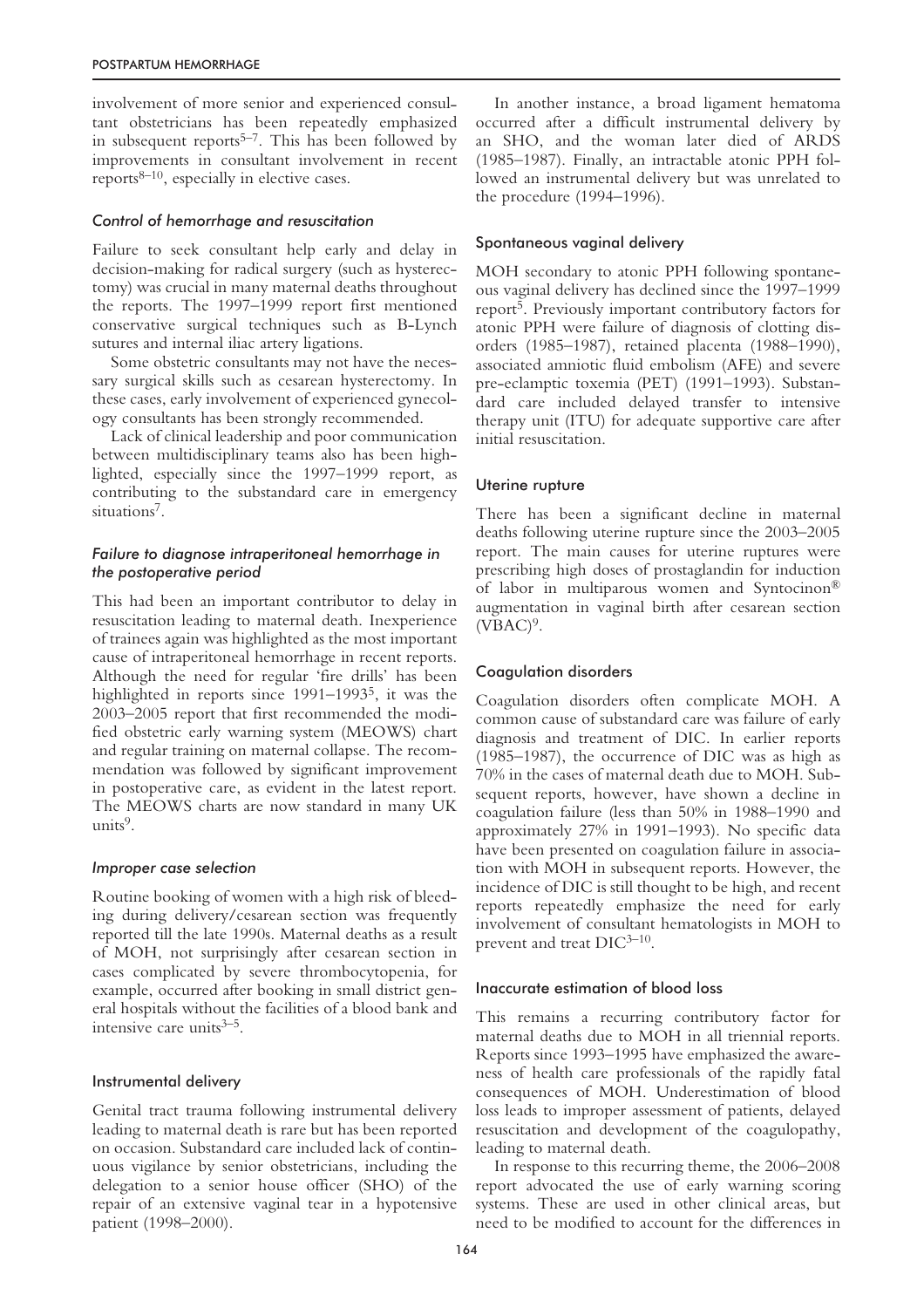maternal physiology in pregnancy. It is hoped that they will help in the more timely recognition, treatment and referral of women who have or are developing a critical response to illness. Such systems should not only be used in delivery suite settings, but also in all other clinical areas where pregnant women are managed (e.g. early pregnancy units, emergency departments and critical care).

The vital role of the anesthetic team has been highlighted in almost all reports. During resuscitation, the anesthetists have a major role in monitoring fluid, blood and blood product replacement. Management includes early use of invasive monitoring such as arterial and central venous pressure lines (specifically mentioned since the 1997–1999 report)<sup>5</sup>.

# Antenatal care

# *Correction of anemia*

The importance of correcting anemia prior to delivery has been recommended since the 1985–1987 report. Despite this, correcting anemia in women with a high risk of hemorrhage still requires attention.

# *Early booking*

Organizational failures with early booking have been highlighted since the 2000–2002 report. The 2003–2005 report specifically raised concerns regarding the adverse effects of late booking for women of ethnic minorities and women who do not speak English.

# *Women refusing antenatal care*

This has contributed to maternal death in almost all triennial reports. These women mainly conceal their pregnancy due to a fear of the child being taken away after birth. Maternal deaths are considered almost unavoidable in such cases, especially if obstetric complications go undetected throughout antenatal period.

# Women refusing blood products

In almost all triennial reports, women have died as a result of their religious beliefs and their refusal of blood products. It is inappropriate to influence these women's religious beliefs, but it is important that they are recognized and suitable plans put into place. The 1991–1993 CEMACH report added guidelines for 'The treatment of obstetric haemorrhage in women who refuse blood transfusion'. This was re-issued in 2000–2002 as 'Guidelines for the management and treatment of obstetric haemorrhage in women who decline blood transfusion'. Despite the presence of such guidelines, two deaths occurred in 2003–2005 in women refusing blood products. Specific recommendations included ensuring that guidelines are available to and discussed with all maternity staff. The roles of consultant obstetricians and anesthetic care are paramount in planning antenatal care and delivering these

women. Red blood cell salvage was recognized as a very effective intervention. These women ideally should be delivered in units which are familiar with this practice if they consent to the intervention.

# Encouraging improvement in care

# *Place of care*

High risk women need to be cared for in units with on-site blood bank and intensive care facilities. There has been significant improvement with proper case selection in low risk units.

# *Input from experienced operators*

In early reports, it was not uncommon for inexperienced house officers or junior registrars to be managing complicated cases with indirect supervision. This delayed early active intervention with subsequent maternal deaths. With time this has been recognized and addressed, with calls for increased consultant presence on the labor ward. As junior training hours decrease, it is possible that consultants of the future may not have the full range of competencies. Accordingly, it is important to note that the attending clinician should have the appropriate experience as well as seniority.

# *Newer interventions*

The triennial reports have emphasized the safety and effectiveness of the newer techniques such as B-Lynch sutures, intrauterine balloons and interventional radiology<sup>8</sup>.

# Recommendations

Early recognition of serious illness and effective, multidisciplinary, team working are key to avoiding potentially avoidable maternal deaths. Highlights of the important recommendations in the last eight reports are summarized in Figure 2.

# Maternal morbidity

Since the 2003–2005 report, there has been mention on occasions of severe maternal morbidity following peripartum hysterectomy. The UK Obstetric Surveillance System (UKOSS) data on peripartum hysterectomy 2005–2006 revealed that the most common cause of hemorrhage was uterine atony  $(53\%)^{11}$ .

# Can maternal deaths secondary to MOH be entirely eliminated?

Based on the principles of modern medicine, in an ideal world, no mother should die of MOH. However, the reality may be far from this naive assumption. As noted above, there have been other causes of maternal deaths apart from substandard clinical care. The examples include women refusing blood products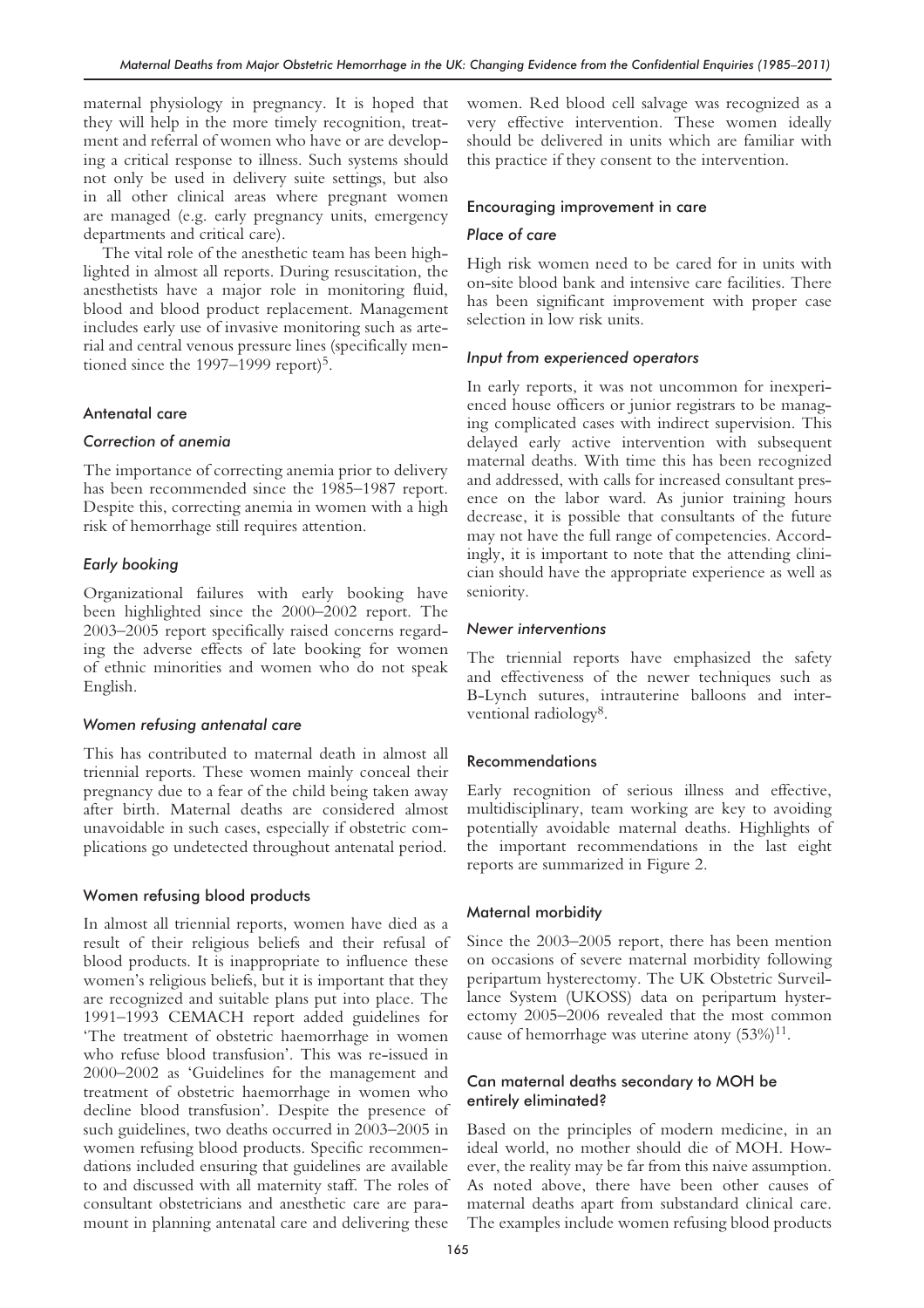| 1985-1987 | · Guideline on MOH<br>• prompt hysterectomy, internal iliac artery ligation, abdominal aortic compression<br>might have prevented maternal death<br>· early Consultant (obstetrician, anaesthetist haematologist) input |
|-----------|-------------------------------------------------------------------------------------------------------------------------------------------------------------------------------------------------------------------------|
|           |                                                                                                                                                                                                                         |
| 1988-1990 | · Revised MOH guideline<br>· increased maternal age: important risk factor for MOH<br>- accurate estimation of blood loss, early treatment of DIC                                                                       |
|           | · Consultant should attend CS for placenta previa/accreta                                                                                                                                                               |
|           |                                                                                                                                                                                                                         |
| 1991-1993 | - awareness of the rapid maternal death from MOH<br>• Guideline: pregnant women refusing blood transfusion<br>• all unit to have on-site Blood Bank<br>• reqular "Fire drills"                                          |
|           |                                                                                                                                                                                                                         |
| 1994-1996 | • 'less experience' of current trainees<br>· minor symptoms should not be ignored<br>• A/E nurses should not decide obstetric management<br>· good communication between obstetric team and Blood Bank                  |
|           |                                                                                                                                                                                                                         |
| 1997-1999 | • uterine artery emboliation/B-Lynch or Billings suture in MOH is safe and life-saving<br>· antenatal anaemia to be corrected<br>• importance of CVP line in MOH                                                        |
|           |                                                                                                                                                                                                                         |
| 2000-2002 | · updated quideline on women refusing blood transfusion: cell salvage<br>• new training structure: concern on surgical skills of trainees                                                                               |
|           |                                                                                                                                                                                                                         |
|           | • Early Warning Scoring System<br>· requilar training: maternal collapse                                                                                                                                                |
| 2003-2005 | · prompt involvement of Consultant with greater gynaecological surgical experience<br>• previous CS: rule out placenta accreta or percreta by scan +/- MRI                                                              |
|           |                                                                                                                                                                                                                         |
| 2006-2008 | • Early senior multidisciplinary team involvement<br>• more emphasis on Modified Early Obstetric Warning score (MEOWS) chart<br>· placenta previs with bleeding: admit from 34 weeks (RCOG)                             |
|           |                                                                                                                                                                                                                         |

**Figure 2** Summary of recommendations from the Confidential Enquiry reports 1985-2008. A/E, accident and emergency; CS, cesarean section; CVP, central venous pressure; DIC, disseminated intravascular coagulopathy; MOH, major obstetric hemorrhage; RCOG, Royal College of Obstetricians and Gynaecologists. Adapted from CEMACH<sup>3-9</sup>

and concealed pregnancy, where regardless of excellent care, maternal deaths were deemed unavoidable. Therefore, all health care professionals involved in care of pregnant women should aim towards elimination of substandard care. This may not prevent all maternal deaths but will certainly reduce them significantly.

## Actions by professional bodies

To ensure a robust system of preventing maternal morbidity and mortality, the following standards have been laid out by relevant professional bodies (UK).

## *Royal College of Obstetricians and Gynaecologists (RCOG)12*

*Intervention radiology* RCOG has strongly recommended the availability of interventional radiology to prevent and treat MOH. This technique is effective to prevent and treat MOH and reduce transfusion, hysterectomy, maternal morbidity and mortality. It can be used either to embolize bleeding vessels in acute hemorrhage or prophylactically to occlude (with a special balloon) internal iliac or uterine arteries in suspected placenta accreta.

*Maternity dash board* This is a tool to benchmark activity and monitor performance against the standards for the maternity unit on a monthly basis. It essentially follows the principles of a car dashboard, so that appropriate action can be taken before the car breaks down. The following are monitored as an integral part of the dash board: clinical activity, workforce, clinical outcomes and risk incidents/complaints or patient satisfaction surveys.

*Consultant involvement* It is quite clear that early consultant involvement is crucial to prevent maternal mortality in MOH. Apart from 24 hour consultant cover in the delivery suite, RCOG has also recommended that in the following situations, the consultant should attend in person, irrespective of the level of the trainee:

- (1) Maternal collapse (such as massive abruption, septic shock);
- (2) Cesarean section for major placenta previa;
- (3) PPH of more than 1.5 liters where:
	- (a) The hemorrhage is continuing and a MOH;
	- (b) The protocol has been instigated;
- (4) Return to theater laparotomy;
- (5) When requested.

*Improving communication* Poor communication can lead to fatal consequences. It has been suggested that one-to-one handover should follow the SBAR (situation background assessment recommendation) tool. SHARING (staff, high risk, awaiting theatre, recovery ward, inductions, NICU, gynecology) is a structured form of written handover that takes place at the beginning and end of each shift (between in-coming and out-going on-call teams).

In most UK maternity units, there is an established system of emergency call to get the relevant staff (such as obstetric, anesthetist and hematology on-call teams and porters) in case of a MOH. In such a situation, this is usually by calling the hospital switchboard with the number '2222' and asking for relevant codes (in different units, it is variously called 'MOH call', 'code red' or 'code blue' call).

*Guidelines* Guidelines have been developed on 'Prevention and management of PPH' and 'Blood transfusion in Obstetrics' to standardize the management of MOH in all maternity units in UK. Figure 3 summarizes the RCOG recommended algorithm in the management of MOH described in the 'Prevention and management of PPH'.

# *National Patient Safety Agency (NPSA)14*

*The placenta previa after cesarean section (PPCS) care bundle* All women undergoing cesarean section at high risk of placenta accreta should be managed in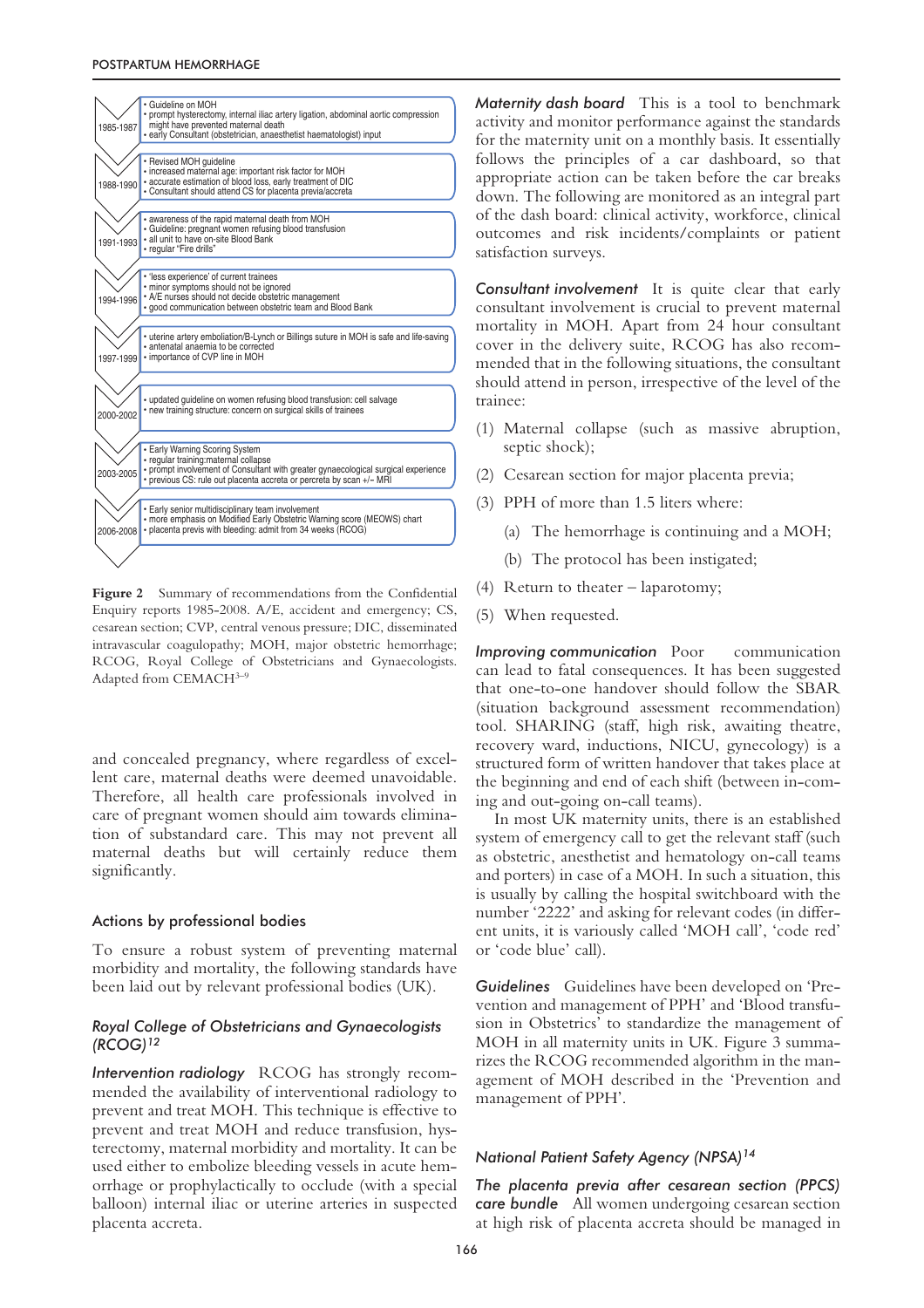

**Figure 3** Algorithm to manage PPH/major obstetric hemorrhage13. FFP, fresh frozen plasma; PLT, platelets; FBC, full blood count; U&Es, urea and electrolytes; HB, hemoglobin; LFTs, liver function tests; ECG, electrocardiogram

line with this care bundle. The important considerations of the bundle include:

- (1) Consultant obstetrician and anesthetist directly supervising the delivery;
- (2) Blood and blood products available on site;
- (3) Patient's consent for possible interventions (hysterectomy, cell salvage, interventional radiology and leaving placenta *in situ*);
- (4) Multidisciplinary involvement in preoperative planning;
- (5) Local availability of level 2 critical care bed.

# SUMMARY

MOH remains an important direct cause of maternal death in the UK. The triennial reports have indicated areas of substandard care and directions for further research and audits. Improvement of care in women with MOH is taking place. For example, blood bank facilities have been made available on site, experienced operators are more readily accessible, and skills and drills have been introduced to facilitate team work and communication.

Even so, the obstetric care team continues to face challenges as not all areas of substandard care have been addressed. Adequate resuscitation in MOH is often 'too little and too late'. The tendency to underestimate the effect of massive blood loss can continue because women in pregnancy can compensate for a period of time and then decompensate very rapidly. It is hoped that early warning scoring systems may address this issue. As the work force becomes more specialized with fewer training hours, appropriately experienced operators must be available to carry out complex surgical procedures. A multidisciplinary approach should be pursued in all aspects of care, anticipating, managing and caring for women at risk of and experiencing PPH.

## References

- 1. Weindling A. The Confidential Enquiry into Maternal and Child Health (CEMACH). Arch Dis Child 2003;88:1034–7
- 2. Yentis SM. From CEMD to CEMACH to CMACE to...? Where now for the Confidential Enquiries into Maternal Deaths? Anaesthesia 2011;66:859–60
- 3. CEMD. Report on Confidential Enquiries into Maternal Deaths in the United Kingdom 1985–87. Chapter 3. Antepartum and Postpartum Haemorrhage. London: HMSO, 1991:73–87
- 4. CEMD. Report on Confidential Enquiries into Maternal Deaths in the United Kingdom 1988–90. Chapter 3. Antepartum and Postpartum Haemorrhage. London: HMSO, 1994
- 5. CEMD. Report on Confidential Enquiries into Maternal Deaths in the United Kingdom 1991–93. Chapter 3.